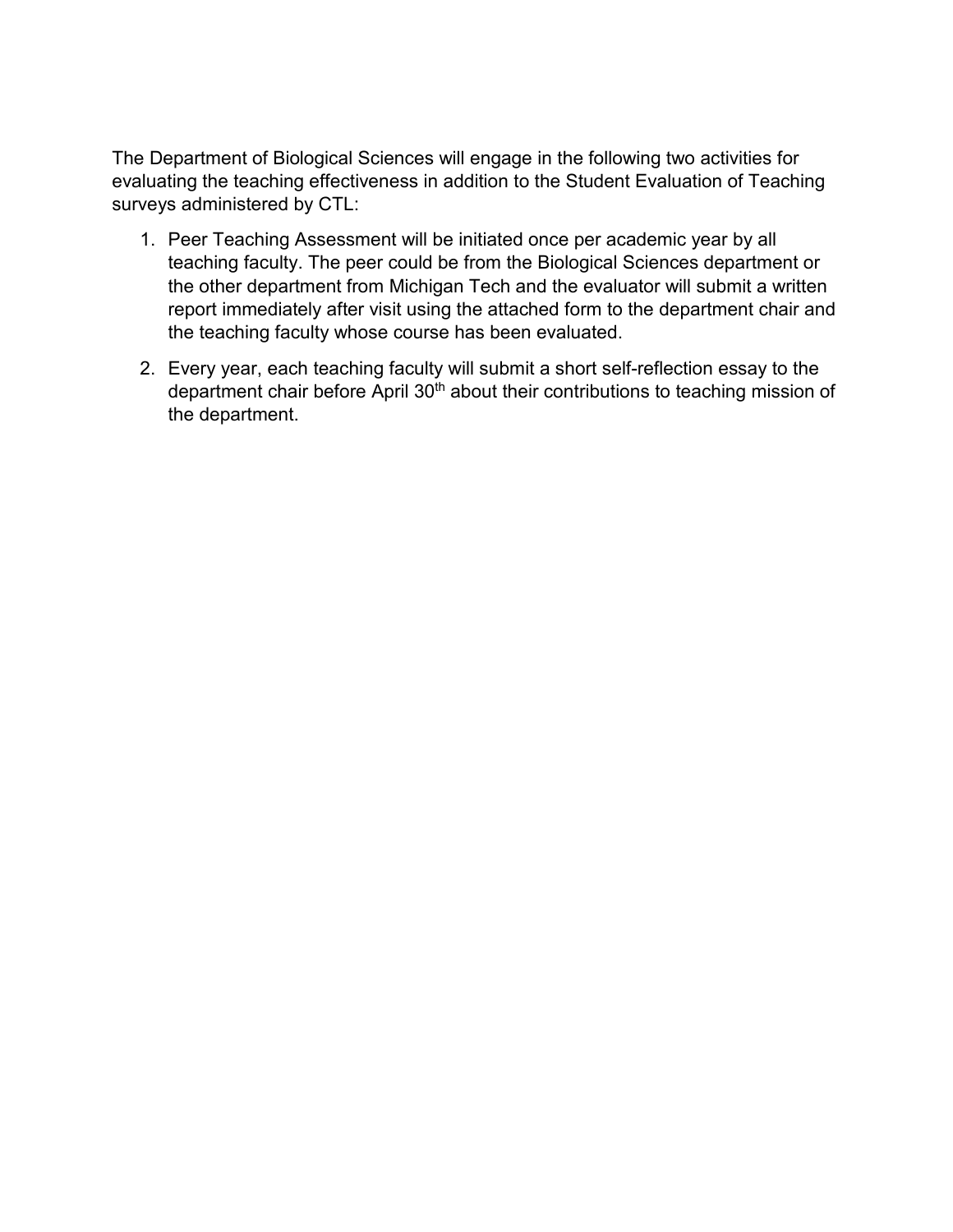## **Michigan Tech - Department of Biological Sciences**

## **FACULTY PEER EVALUATION FORM**

| Academic Year: 20 - 20         | Semester (Circle one): Fall / Spring |  |
|--------------------------------|--------------------------------------|--|
| Course Number and Title: BL    |                                      |  |
| <b>Course Instructor Name:</b> |                                      |  |
| <b>Faculty Evaluator Name:</b> |                                      |  |
| Date of class visit:           |                                      |  |

## **Please submit this report after completion to course instructor and department chair**

How appropriate was the level and amount of the teaching material that was covered in the class?

Comments:

How the class content was organized, delivered, and class time utilized?

Comments:

How were teacher interactions with students and how actively they were engaged in the class?

Comments: